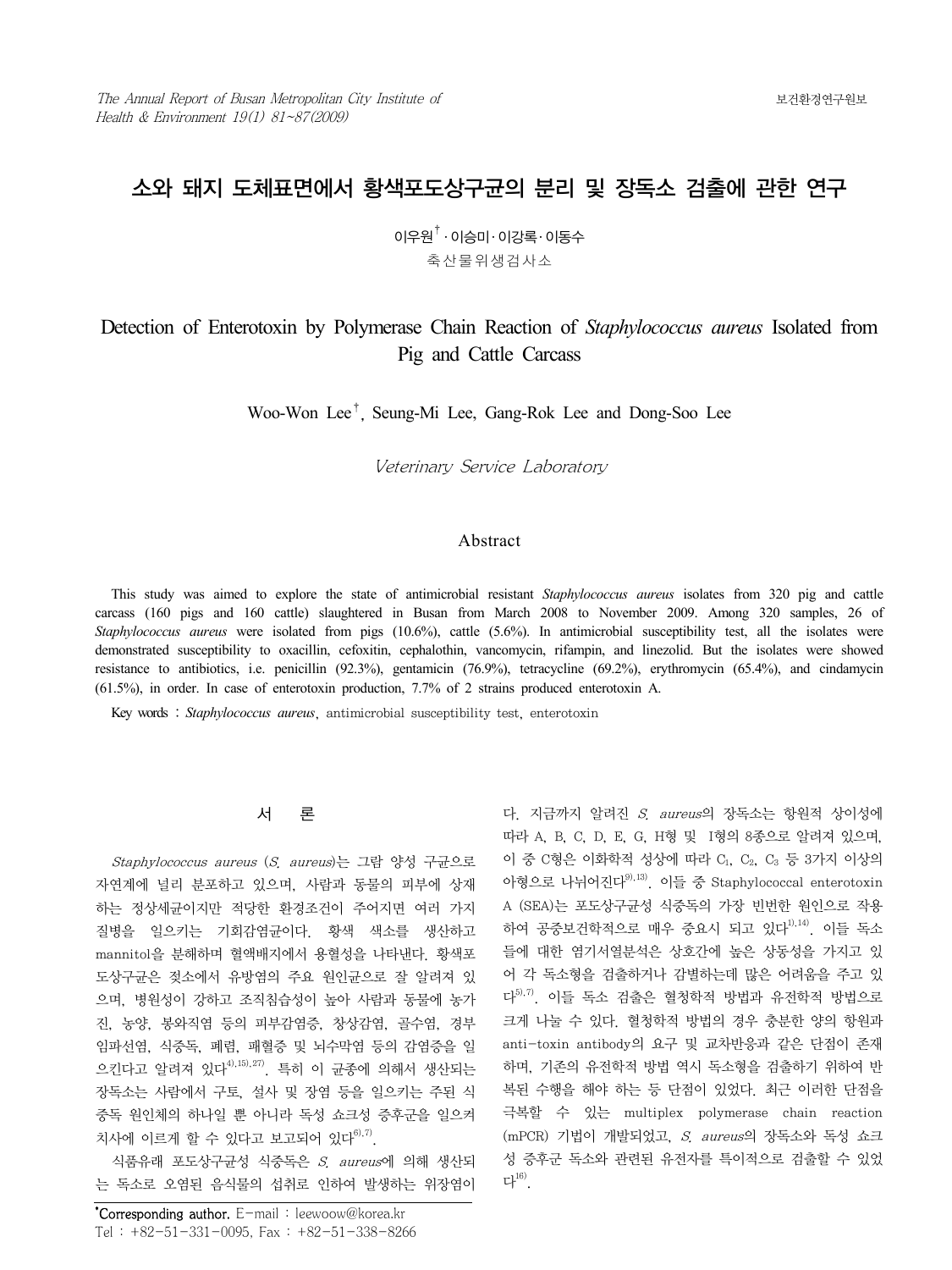식품 중에 오염된 S. aureus로부터 생산되는 이들 독소에 대한 연구는 외국에서 다수의 보고가 있었으나, 국내의 경우 강 등<sup>17)</sup>에 의하여 집합유에서 A형~D형에 대하여 제한적으로 조사 된 적이 있고, 김 등<sup>19)</sup>이 유방염 유즙에서 B형과 D형을 검출 보고한 바 있으며, 유 등 $^{23)}$ 이 식육유래 S. aureus 19주 중 돼 지고기 유래 1주에서 C형을 검출 보고한 바 있으나 국내에서는 이에 대한 연구가 많지 않다. 따라서 본 연구는 최근 개발된 PCR 기법을 이용하여 2008년 3월부터 2009년 11월까지 소와 돼지 도체표면으로부터 분리한 S. aureus에 대하여 약제감수 성, 장독소 및 독소 쇼크성 증후군 독소와 관련된 유전자의 검 출율을 조사하였다.

## 재료 및 방법

#### 공시재료

시험에 사용한 균 분리재료는 2008년 3월부터 2009년 11월 까지 부산지역 도축장에 출하된 소와 돼지의 도체표면에서 320 건의 시료를 채취하여 실험에 사용하였다. 시료들은 무균적으로 채취한 후 4시간 이내에 냉장상태로 실험실로 운반하여 균 분 리에 사용하였다.

#### S. aureus의 분리 및 동정

S. aureus를 분리하기 위하여 채취한 도체 현탁액 1 mL를 10% NaCl을 첨가한 tryptic soy broth (TSB, Merck) 9 mL에 첨가하여 37℃에서 18시간 증균 배양하였다. 배양액 50 μL를 Baird Parker medium (Merck)에 접종 후 37℃에서 24시간 배양하였다. 직경 1.0~1.5 mm, black, shiny, convex 집락 주위에 약 2~5 mm의 opaque region이 관찰되는 전형적인 집락을 선택해서 blood agar에 접종 후 37℃, 24시간 배양하였고, β-hemolysis 현상이 일어나는 균을 brain heart infusion (BHI, Merck)에 접종하여 37℃, 18시간 배양함과 동시에 coagulase test를 실시하여 양성임을 확인하였다. 황색포도상 구균으로 의심된 집락에 대하여 Vitek으로 검사 확인하였다.

#### 항균제 감수성시험

항균제 감수성시험은 National Committee for Clinical Labor atory Standard (NCCLS)의 방법11)에 따라 sensi disc (BBL)를 이용한 디스크 확산법으로 실시하였다. 3 mL BHI broth (Mer ck)에 접종하여 37℃에서 18시간 배양한 시험 균액을 MacFarl and No. 0.5 BaSO4 표준비색관과 같은 농도로 조정한 후 멸 균 면봉을 이용하여 Muller-Hinton agar (Merck)에 도말접종 한 후 37℃에서 24시간 배양하였으며, 감수성유무는 National Committee for Clinical Laboratory Standards (NCCLS)의 기 준에 따라 판정하였다. 사용한 디스크의 종류와 함량은 peni cillin (P, 10U), oxacillin (OX, 1  $\mu$  g), cefoxitin (FOX, 30 μg), cephalothin (CF, 30 μg), vancomycin (VA, 30 μ

g), gentamicin (GM, 10  $\mu$  g), erythromycin (E, 15 $\mu$  g), tetracycline (TE, 30  $\mu$  g), ciprofloxacin (CIP,  $5\mu$  g), cli ndamycin (CC, 2  $\mu$  g), sulfamethoxazole/trimethoprim (SXT, 23.75/1.25  $\mu$  g), chloramphenicol (C, 30  $\mu$  g), rif  $ampin(RA, 5 \mu g)$ , quinupristin/dalfopristin (SYN, 15) μg), linezolid (LNZ,  $30μ$ g) 및 telithromycin (TEL, 15  $\mu$  g) 등 16종을 사용하였다.

### Polymerase chain reaction (PCR)

## DNA 추출

공시된 균주로부터 genomic DNA 추출은 이 등<sup>25)</sup>의 방법에 따라 Wizard genomic DNA purification kit (Promega, USA) 를 사용하였다.

#### Oligonucleotide primer의 합성

PCR에 사용된 oligonucleotide primer의 염기서열, 증폭산 물의 크기 및 온도는 Table 1에서와 같이 clfA 등 7종을 Bioneer (Korea)에 합성 의뢰하여 사용하였다.

## PCR에 의한 황색포도상구균 확인시험

 $cl$ fA 검출을 위한 PCR은 Mason 등 $\overset{8}{\circ}$ 의 방법을 약간 수정 보완하여 10× PCR buffer 2.5 μL, 10 mM dNTP 2.5 μL, template DNA 1  $\mu$  L, 20 pM primer  $\frac{1}{4}$  1  $\mu$  L, Taq polymerase (Enzynomics, Korea) 0.2 μL를 포함하여 최종량 이 25 μL가 되게 하였다. PCR은 94°C에서 5분간 denaturation시킨 후, 94°C에서 20초, 55°C에서 40초, 72°C 에서 1분 조건으로 총 35 cycle을 수행한 다음 72°C에서 10분 간 extension시켰다.

### 장독소 및 독소 쇼크성 증후군 독소 관련 유전자의 검출

sea, sab, sec, sed, see 및 tst 유전자 검출을 위한 PCR은 Becker 등 $3$ 의 방법을 약간 수정 보완하여  $10\times$  PCR buffer 2.5  $\mu$  L, 10 mM dNTP 2.5  $\mu$  L, template DNA 1  $\mu$  L, 20 pM primer  $\psi$  1  $\mu$  L, Taq polymerase (Enzynomics, Korea) 0.2 μL를 포함하여 최종량이 25 μL가 되게 하였다. PCR은 94°C에서 5분간 denaturation시킨 후, 94°C에서 1분, 55°C 에서 1분, 72°C에서 2분 조건으로 총 35 cycle을 수행한 다음 72°C에서 10분간 extension시켰다.

# 증폭산물의 확인

PCR에 의해서 증폭된 산물은 이 등<sup>25)</sup>의 방법에 주하여 loading buffer (30% glycerol, 50 mM EDTA, 0.025% bromophenol blue in 50 mM Tris․HCl, pH 8.5)와 2:1로 혼 합하여 2.0% agarose (Sigma, USA) gel상에 loading하고 TBE buffer (40 mM Tris, 20 mM boric acid, 1 mM EDTA; Invitrogen) 하에서 120~140 volt로 약 1시간 동안 전기영동을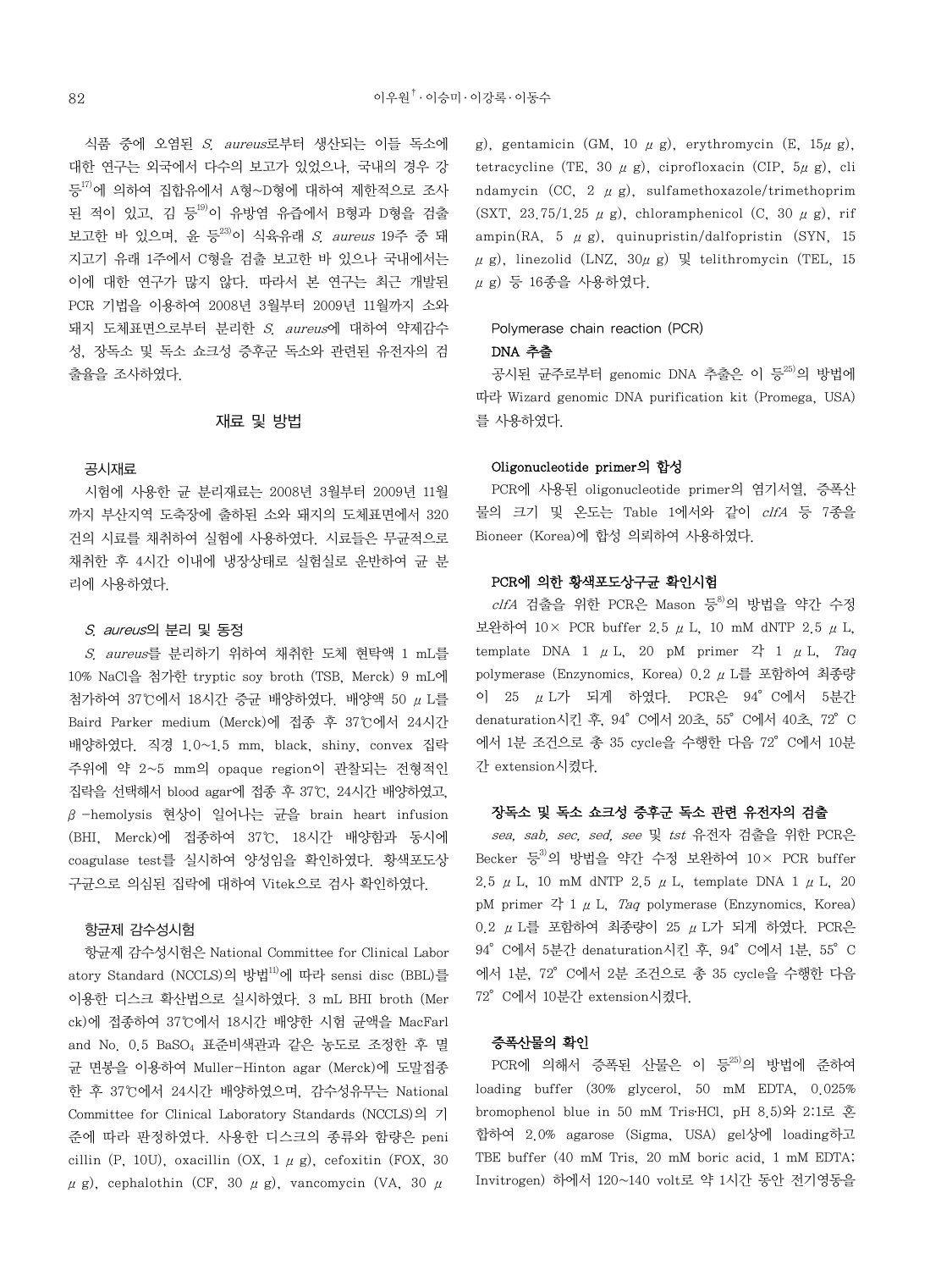실시하였다. Agarose (Sigma, USA) gel을 0.5 μg/mL의 ethidium bromide (Gibco, USA) 용액으로 염색시킨 후 UV transilluminator (Hoefer, USA)를 사용하여 DNA 산물을 확인하였다. Marker로는 100 bp DNA Ladder (Promega, USA)를 사용하였다.

# 결 과

#### S. aureus의 분리율

소와 돼지의 도체표면으로부터 분리한 S. aureus의 분리율 은 Table 2에서와 같이 총 320건 중 8.1% (26주) 이었다. 축종 별 분리율은 돼지에서 10.6% (17주/160건), 소는 5.6% (9주 /160건) 이었다.

분리된 S. aureus 26주에 대한 감수성시험 결과는 Table 3과 같이 oxacillin, cefoxitin, cephalothin, vancomycin, rifampin, linezolid에 대하여 100%의 균주가 감수성을 나타내었고, ciprofloxacin과 quinupristin/dalfopristin에 대하여는 소유래 균주 의 경우 모두 감수성을 보였으나 돼지에서 1주가 내성을 나타 내었으며, 내성율은 penicillin (92.3%), gentamicin (76.9%), tetracycline (69.2%), erythromycin (65.4%), cindamycin (61.5%) 순이었다.

돼지유래 균주의 항균제 내성율은 penicillin (94.1%), gentamicin (76.5%), tetracycline (70.6%), erythromycin 및 clindamycin (64.7%) 등이었다. 소유래 균주의 항균제 내성율 은 penicillin (88.9%), gentamicin (77.8%), erythromycin 및 tetracycline (66.7%), clindamycin (55.6%) 등이었다.

#### 항균제감수성시험

Table 1. Synthetic oligonucleotides used as primers for PCR

| Target gene | Sequence $(5' - 3')$                                                          | Size (bp) | $Tm$ $(\mathcal{C})$ | Reference                      |
|-------------|-------------------------------------------------------------------------------|-----------|----------------------|--------------------------------|
| $c$ If $A$  | GCA AAA TCC AGC ACA ACA GGA AAC GA<br>CTT GAT CTC CAG CCA TAA TTG GTG G       | 638       | 55                   | Mason <i>et al.</i><br>(2001)  |
| sea         | CCT TTG GAA ACG GTT AAA ACG<br>TCT GAA CCT TCC CAT CAA AAA C                  | 127       | 55                   | Becker et al.<br>(1998)        |
| seb         | TCG CAT CAA ACT GAC AAA CG<br>GCA GGT ACT CTA TAA GTG CCT GC                  | 477       | 55                   | Becker et al.<br>(1998)        |
| sec         | CTC AAG AAC TAG ACA TAA AAG CTA GG<br>TCA AAA TCG GAT TAA CAT TAT CC          | 271       | 55                   | Becker <i>et al.</i><br>(1998) |
| sed         | CTA GTT TGG TAA TAT CTC CTT TAA ACG<br>TTA ATG CTA TAT CTT ATA GGG TAA ACA TC | 319       | 55                   | Becker et al.<br>(1998)        |
| see         | CAG TAC CTA TAG ATA AAG TTA AAA CAA GC<br>TAA CTT ACC GTG GAC CCT TC          | 178       | 55                   | Becker et al.<br>(1998)        |
| tst         | AAG CCC TTT GTT GCT TGC G<br>ATC GAA ATT TGG CCC ATA CTT T                    | 445       | 55                   | Becker <i>et al.</i><br>(1998) |

Table 2. Isolation rates of  $S$ , aureus isolates from pig and cattle carcass

| Animal Sample | No. of samples tested | No. of samples isolated $(\%)$ |
|---------------|-----------------------|--------------------------------|
| Pig           | 160                   | 17(10.6)                       |
| Cattle        | 160                   | 9(5.6)                         |
| Total         | 320                   | 26(8.1)                        |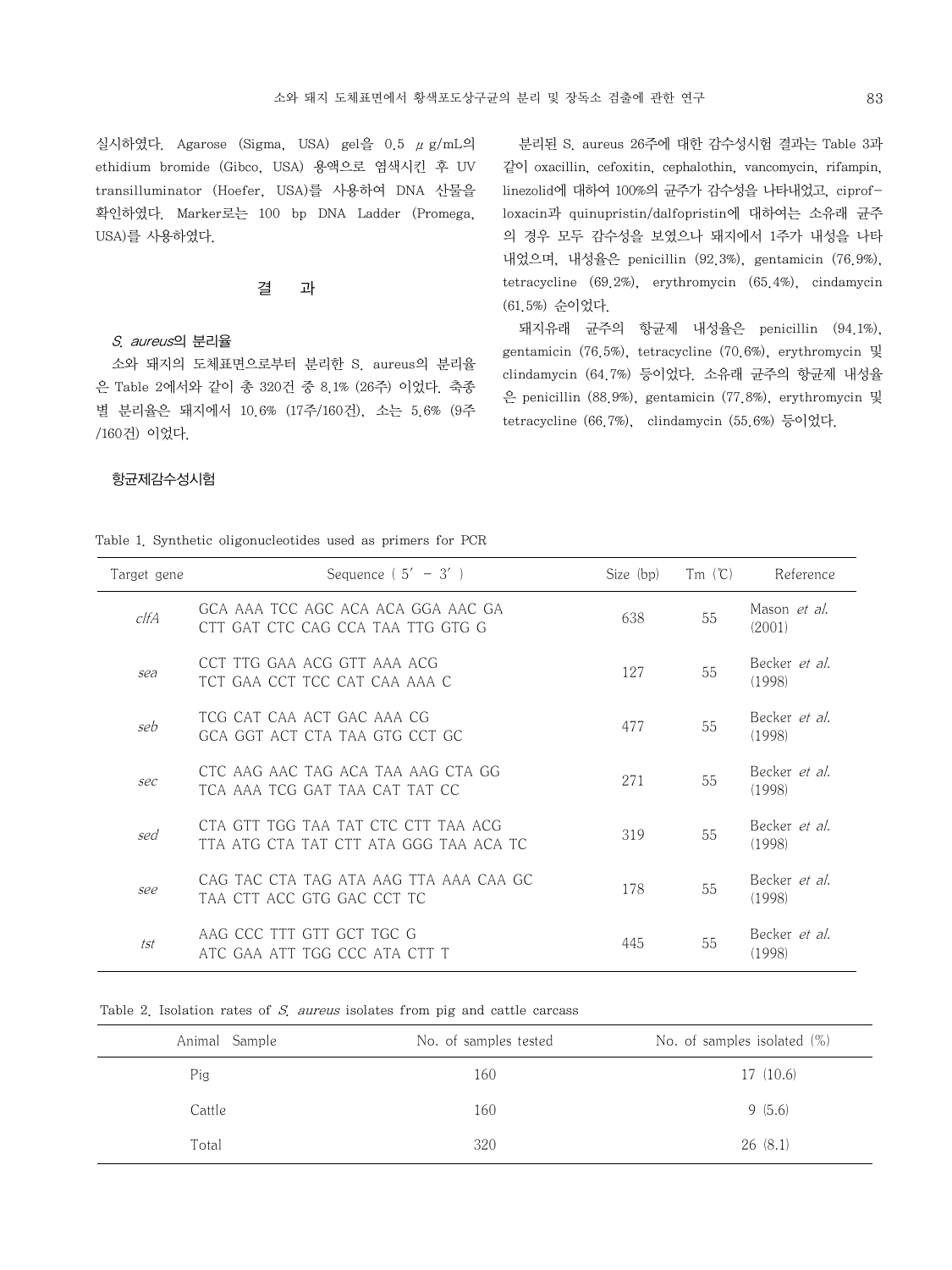|                               | No. $(\%)$ of isolates with indicated antimicrobial resistance |                |                  |  |  |
|-------------------------------|----------------------------------------------------------------|----------------|------------------|--|--|
| Antimicrobial agent           | Pig $(n=17)$                                                   | Cattle $(n=9)$ | Total $(n=26)$   |  |  |
| Penicillin                    | 16(94.1)                                                       | (88.9)<br>8    | (92.3)<br>17     |  |  |
| Oxacillin                     | $\theta$                                                       | 0              | $\left( \right)$ |  |  |
| Cefoxitin                     | $\left( \right)$                                               |                |                  |  |  |
| Cephalothin                   | 0                                                              |                | $\left( \right)$ |  |  |
| Vancomycin                    | $\Omega$                                                       | 0              | $\cup$           |  |  |
| Gentamicin                    | 13 (76.5)                                                      | 7(77.8)        | (76.9)<br>20     |  |  |
| Erythromycin                  | 11 (64.7)                                                      | 6(66.7)        | (65.4)<br>17     |  |  |
| Tetracycline                  | 12 (70.6)                                                      | 6(66.7)        | 18 (69.2)        |  |  |
| Ciprofloxacin                 |                                                                | $\theta$       |                  |  |  |
| Clindamycin                   | 11 (64.7)                                                      | 5(55.6)        | 16 (61.5)        |  |  |
| Sulfamethoxazole/Trimethoprim | 8(47.1)                                                        | 3(33.3)        | 11(42.3)         |  |  |
| Chloramphenicol               | 3(17.6)                                                        | 2(22.2)        | 5(19.2)          |  |  |
| Rifampin                      | $\left( \right)$                                               | 0              | $\Omega$         |  |  |
| Quinupristin/Dalfopristin     |                                                                | 0              |                  |  |  |
| Linezolid                     | $\left( \right)$                                               |                | Ω                |  |  |
| Telithromycin                 | 6(35.3)                                                        | 3<br>(33.3)    | 9(34.6)          |  |  |

Table 3. Antimicrobial resistance of 26  $S$ , aureus isolates from pig and cattle carcass

#### PCR의 특이성

분리된 S. aureus 26균주로부터 genomic DNA를 추출한 다 음 S. aureus임을 확인하기 위하여clfA를 이용하여 PCR을 수 행한 결과 분리된 모든 균주에서 638 bp의 clfA 유전자 특이적 인 증폭산물이 나타났다 (Fig. 1).

장독소 및 독소 쇼크성 증후군 독소와 관련된 유전자의 검출 을 위하여 sea, sab, sec, sed, see 및 tst를 이용하여 PCR을 수행한 결과 그림 2에서와 같이 소와 돼지에서 분리된 S. aureus 각각 1균에서만 127 bp의 증폭산물인 장독소 A (7.7%) 유전자가 검출되었고, 다른 분리주에서는 장독소의 유전자와 관 련된 어떠한 증폭산물도 나타나지 않았다.

#### 고 찰

식품유래 포도상구균성 식중독은 S. aureus에 의해 생산되 는 독소로 오염된 음식물의 섭취로 인하여 발생하는 위장염이 다. 지금까지 알려진 S. aureus의 장독소는 항원적 상이성에 따라 A, B, C, D, E, G, H형 및 I형의 8종으로 알려져 있으 며, 이 중 C형은 이화학적 성상에 따라 C1, C2, C3 등 3가지 이상의 아형으로 나뉘어진다 $^{9,13)}$ . 이들 중 Staphylococcal enterotoxin A (SEA)는 포도상구균성 식중독의 가장 빈번한 원인으로 작용하여 공중보건학적으로 매우 중요시 되고 있다  $1$ ),14). 이들 독소들을 검출하기 위한 PCR기법이 개발되어 S. aureus의 장독소와 독성 쇼크성 증후군 독소와 관련된 유전자 를 특이적으로 검출할 수 있었다 $^{16}$ .

식품 중에 오염된 S. aureus로부터 생산되는 이들 독소에 대한 연구는 외국에서 다수의 보고가 있었으나, 국내의 경우 강 등<sup>17)</sup>에 의하여 집합유에서 A형~D형에 대하여 제한적으로 조사 된 적이 있고, 김 등<sup>19)</sup>이 유방염 유즙에서 B형과 D형을 검출 보고한 바 있으며, 윤 등 $^{22)}$ 이 식육유래 S. aureus 19주 중 돼 지고기 유래 1주에서 C형을 검출 보고한 바 있으나 국내에서는 이에 대한 연구가 많지 않다. 따라서 본 연구에서는 최근 개발 된 PCR 기법을 이용하여 2008년 3월부터 2009년 11월까지 소 와 돼지 도체표면으로부터 분리한 S. aureus에 대하여 약제감 수성, 장독소 및 독소 쇼크성 증후군 독소와 관련된 유전자의 검출율을 조사하였다.

소와 돼지의 도체표면으로부터 분리한  $S$  aureus의 부리율 은 돼지에서 10.6% (17주/160건), 소는 5.6% (9주/160건) 이었 다. 국내에서 여러 연구자들에 의하여  $S$  aureus에 대한 연구 는 주로 소 유방염에 한하여 이루어졌다. 정 등<sup>28)</sup>은 전체 유방 염 원인체 중 S aureus가 13.6%라 하영고, 마 등20)은 16.5% 라고 하였다. 또한 손 등21)과 석 등22)은 각각 26.0%와 18.3%라 고 보고하였다. 이상의 보고들은 본 실험에서 얻어진 결과보다 는 분리율이 훨씬 높았는데, 이들은 유방염 의심우 또는 유방염 에 이환된 젖소로부터 S. aureus를 분리 보고하였기 때문으로 생각된다.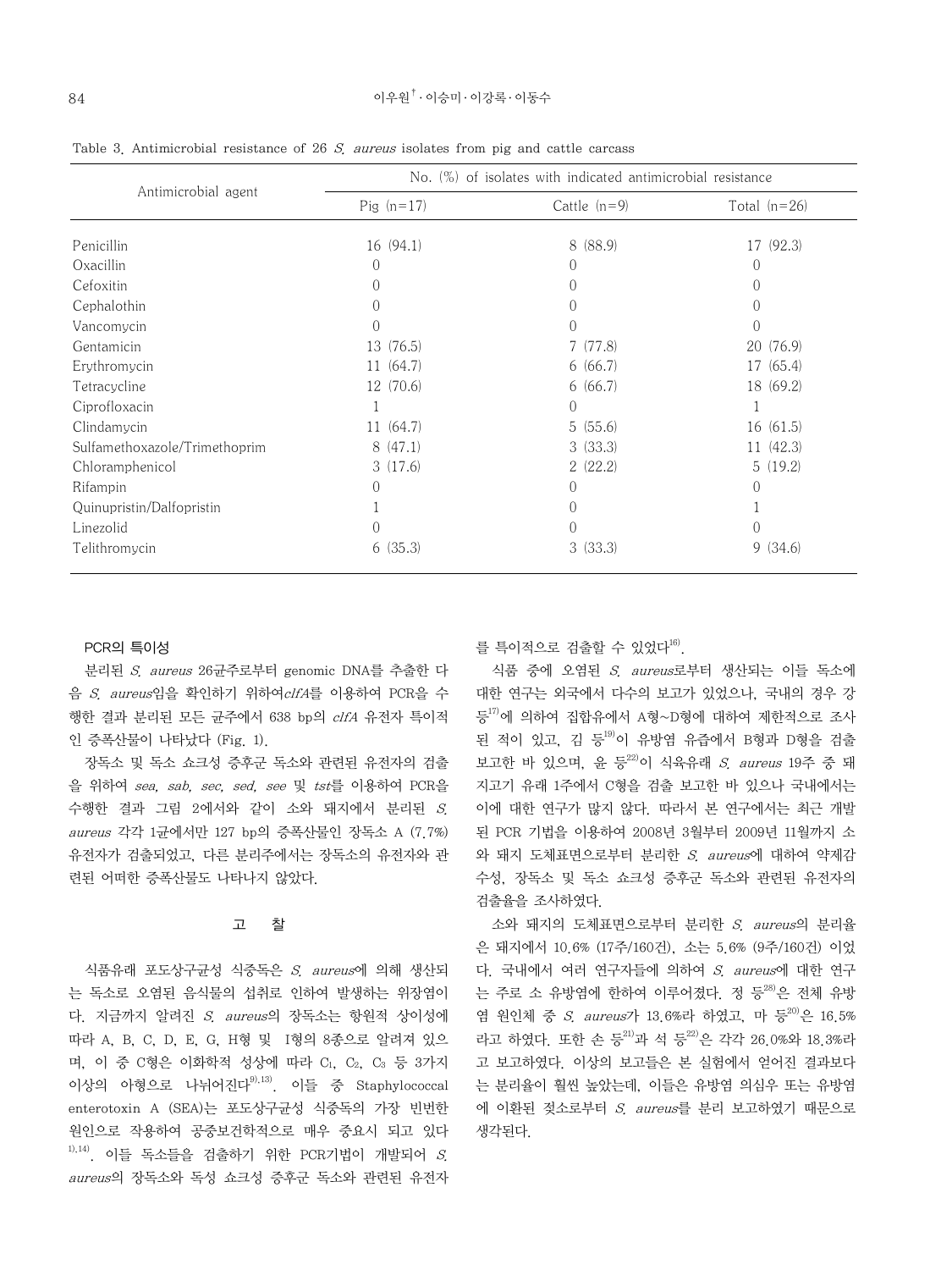

Fig. 1. PCR products amplified from S. aureus isolates using clfA primers. M; 100 bp DNA Ladder (Promega). lane  $1 \sim 13$ ; <sup>S</sup>. aureus, lane 14; E. coli.



Fig. 2. Detection of enterotoxin gene from S. aureus isolates. M; 100 bp DNA Ladder (Promega). lane 1; SEA producer (S. aureus isolate from cattle carcass), 2; SEA producer (S. aureus isolate from pigs carcass), lane  $3\neg 6$ ; Non-toxin producer.

항생제는 각종 세균성 감염증의 치료에 유용하게 사용될 뿐 만 아니라 가축에서 발육촉진을 목적으로 사료에 첨가함으로써 항생제 오․남용에 의한 약제내성균이 선택적으로 증가하여 세균 성 감염증의 치료 및 예방에 많은 문제점을 일으키고 있다. 약 제내성기전은 염색체 유전자의 변이에 의한 경우도 있지만, 주 로 R plasmid에 기인한다고 알려져 있다. R plasmid는 항균제 에 대한 내성을 발현시키는데 관여하는 유전자로서 장내세균뿐 만 아니라 많은 종류의 그람음성 간균에서 높은 빈도로 분리되 고 있으며, 이는 장내에서 접합을 통하여 동종 또는 이종 세균 간에 전달되어 내성균의 증가에 중요한 역할을 한다<sup>24)</sup>.

분리균주에 대한 항균제 내성결과를 보면 penicillin (92.3%), gentamicin (76.9%), tetracycline (69.2%), erythromycin (65.4%), cindamycin (61.5%) 순이었으며, 축종별로 살펴 보면 돼지유래 균주의 항균제 내성율은 penicillin (94.1%), gentamicin (76.5%), tetracycline (70.6%), erythromycin 및 clindamycin (64.7%) 등이었다. 소유래 균주의 항균제 내성율 은 penicillin (88.9%), gentamicin (77.8%), erythromycin 및 tetracycline (66.7%), clindamycin (55.6%) 등이었다. 김 등  $18$ 은 관절염 또는 피부 화농부위의 닭과 한우로부터 S. aureus 를 분리 보고한 바에 따르면, 닭에서 분리된  $S$ . aureus의 항균제 내성율은 tetracycline (72.0%), penicillin (58.0%), gentamicin

(22.0%) 등이라고 하였고, 한우에서 분리된 S. aureus의 항균 제 내성율은 penicillin (100%), tetracycline (76.0%) 등이라 고 보고하였다. 이와 같은 결과는 본실험에서 얻어진 결과와 비 교해 보면, tetracycline 내성율은 비슷하였고, penicillin과 gentamicin은 많은 차이를 나타내었다. 이와 같이 축종별로 항 생제 내성율 차이는 균분리 시료의 차이와 축종별로 자주 사용 되는 항균제의 종류가 다름에 따라 항균제 내성율도 차이가 있 을 것으로 생각된다.

분리된 S. aureus로부터 장독소 및 독소 쇼크성 증후군 독 소의 검출을 위하여 sea, sab, sec, sed, see 및 tst를 이용하 여 PCR을 수행한 결과 소와 돼지에서 분리된 유래 각각 1균주 에서만 127 bp의 증폭산물인 장독소 A (SEA) 유전자가 검출되 었고, 다른 분리주에서는 장독소와 관련된 어떠한 증폭산물도 나타나지 않았다.

최근까지 다양한 식품유래의 S. aureus에 의해 생산되는 장 독소 및 독성 쇼크성 증후군 독소의 독소형 분석이 시도되었다. 이러한 독소형 분석의 결과는 지리학적 분포 및 숙주동물에 따 라 다른 양상을 보여주었다. 1997년 프랑스의 Rosec 등 $^{12}$ 은 시 판되고 있는 식품에서 조사한 결과, 생유로 만든 치즈가 주된 오염원이었으며, 총 230주의 S. aureus 분리주 중 30.5%가 하 나 이상의 장독소를 생산하였고, SEC형이 가장 우세한 독소형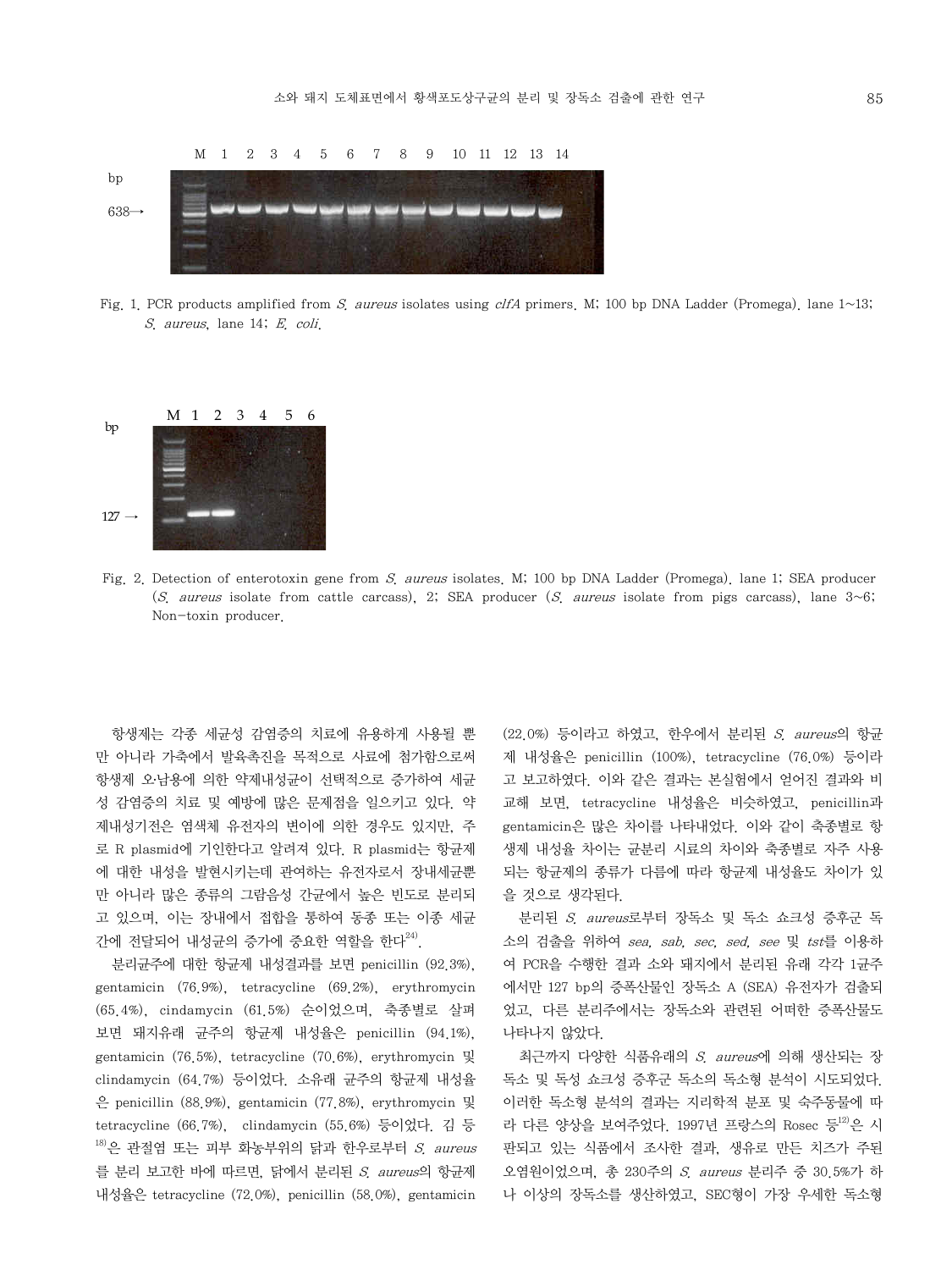임을 보고하였다. 브라질의 Ayulo 등<sup>2)</sup>은 생선류 및 해산물로부 터 분리한 S. aureus 109주 중 9주 (8.3%)만이 장독소를 생산 하였으며, 이중 SEA가 가장 우세한 독소형임을 보고하였다. 또 한 자이레의 Mathieu 등 $^{10}$ 은 S. aureus 53주 중 13주 (25.0%) 가 장독소를 생산하였으며, SEA가 가장 우세한 독소형임을 보 고하였다.

한편 국내에서 enterotoxin 생성능을 살펴보면 1990년 강 등 $^{17}$ 이 집합유로부터 분리한 S. aureus 133주 중 SEC를 생 산하는 균주가 48.9%, SED 15%, SEA 5.3%라고 보고하였다. 임26)은 젖소 유방염 유래 S. aureus의 enterotoxin 생산능 조 사에서 SEA 17.5%, SEC 0.6%라고 보고하였으며, 김 등 $^{17}$ 은 젖소 유방염유로부터 분리한 S. aureus 16주 중 56.3%가 SED 를 생산하였고, 그 중 2주는 SEB도 동시에 생산하였다고 하였 다. 또한 윤 등 $^{23}$ 은 식육유래의 S. aureus로부터 생산되는 장 독소의 독소형을 조사한 결과 19주 중 돼지고기 유래의 1주 (5.3%)만이 SEC를 검출 보고한 바 있다. 위의 성적을 비교해 보면 분리된 지역과 시기에 따라 다양한 독소를 생산함을 알 수 있었다.

본 연구의 결과는 기존의 연구결과와 현저한 차이를 보여주 었다. 이러한 차이는 가검시료, 시기, 지역 및 독소형 분석방법 의 차이에 의한 것으로 추정된다. 위의 결과에서와 같이 국내에 서 분리한 S. aureus의 독소형은 주로 SEC로서, 많은 연구자 들이 국내에서 발생하는 황색포도상구균 식중독에서 식육이 주 된 전염원이 아니며, 식육유래 식중독의 발생이 SEA보다는 SEC에 기인될 가능성이 있음을 암시하였다.

하지만 최근까지 다수의 보고에 의면 S. aureus에 의한 식 중독에서 SEA에 의한 식중독이 가장 흔한 것으로 알려져 있다. 식육은 많은 병원성 혹은 독소원성 세균의 매개체 역할을 할 수 있으며, 특히 S. aureus와 같이 소비되기 전에 식육내에서 성장하여 독소를 생산할 수 있는 병원체에게 있어서 더욱 중요 한 감염의 수단일 수 있다. 최근 사람에서 문제시 되는 식중독 원인균 중 S. aureus가 생산하는 장독소는 주요한 원인물질의 하나로 인식되어 왔다. 따라서 본 연구에서의 결과는 S. aureus 분리균주 수가 다소 적기는 하지만 도체표면에서 SEA 가 검출됨으로써 향후 국내에서도 식육유래  $S$ . aureus에 의한 식중독이 발생할 가능성이 있음을 알 수 있었다.

# 결 론

최근 사람에서 문제시 되는 식중독 원인균 중 S. aureus가 생산하는 장독소는 주요한 원인물질의 하나로 인식되어 왔다. 따라서 본 연구에서는 최근 개발된 PCR 기법을 이용하여 2008 년 3월부터 2009년 11월까지 소와 돼지 도체표면으로부터 분리 한 S. aureus에 대하여 약제감수성, 장독소 및 독소 쇼크성 증 후군 독소의 검출율을 조사하였다.

소와 돼지의 도체표면으로부터 분리한  $S$ . aureus의 분리율은 돼지에서 10.6% (17주/160건), 소는 5.6% (9주/160건) 이었다. 돼지유래 균주의 항균제 내성율은 penicillin (94.1%), gentamicin (76.5%), tetracycline (70.6%), erythromycin 및 clindamycin (64.7%) 등이었다. 소유래 균주의 항균제 내성율 은 penicillin (88.9%), gentamicin (77.8%), erythromycin 및 tetracycline (66.7%), clindamycin (55.6%) 등이었다.

분리된 S. aureus 26균주로부터 S. aureus임을 확인하기 위 하여clfA를 이용하여 PCR을 수행한 결과 분리된 모든 균주에 서 638 bp의 clfA 유전자 특이적인 증폭산물이 나타났고, 장독 소 및 독소 쇼크성 증후군 독소의 검출을 위하여 sea, sab. sec, sed, see 및 tst를 이용하여 PCR을 수행한 결과 소와 돼 지에서 분리된 S. aureus 각각 1주에서만 127 bp의 증폭산물 인 장독소 A (7.7%)가 검출되었고, 다른 분리주에서는 장독소 의 유전자와 관련된 어떠한 증폭산물도 나타나지 않았다. 따라 서 본 연구에서의 도체표면에서 분리된 S. aureus 분리균주 수 가 다소 적기는 하지만 SEA 유전자가 검출됨으로써 향후 국 내에서도 식육유래 S. aureus에 의한 식중독이 발생할 가능성 이 있음을 알 수 있었다.

## 참 고 문 헌

- 1. Anderson JE, Beelman RP, Doores S. Persistence of se rological activities of staphylococcal enterotoxin A in canned mushrooms. J Food Protect 59: pp.1292 $\sim$ 129 9(1986).
- 2. Ayulo AM, Machado RA, Scussel VM. Enterotoxigenic Escherichia coli and Staphylococcus aureus infish and seafood from the sourthern region of Brazil. Int Food Microbiol 24(1~2): pp.171~178(1994).
- 3. Becker K, Roth R, Peters G. Rapid and specific detection of toxigenic Staphylococcus aureus: use of two multiplex PCR enzyme immunoassays for amplification and hybridization of staphylococcal enterotoxin genes, exfoliative toxin genes, and toxic shock syndrome toxin 1 gene. J Clin Microbiol  $36(9)$ : pp.2548~2553(1998).
- 4. Davis BD, Dulbecco R, Eisen HN, et al. Staphylococci. Microbiology. 4rd. Lippncott: pp.539~550(1996).
- 5. Hovde CJ, Hackett SP, Bohach, GA. Nucletide sequence of the staphylococcal enterotoxin  $C_3$  gene: sequence comparison of all three type C staphylococcal enterotoxin. Mol Gen Gent 220: pp.329~333(1990).
- 6. Johnson HM, Russell JK, Pontzer CH. Superantigens on human disease. Scientific American pp. 92~101(1992).